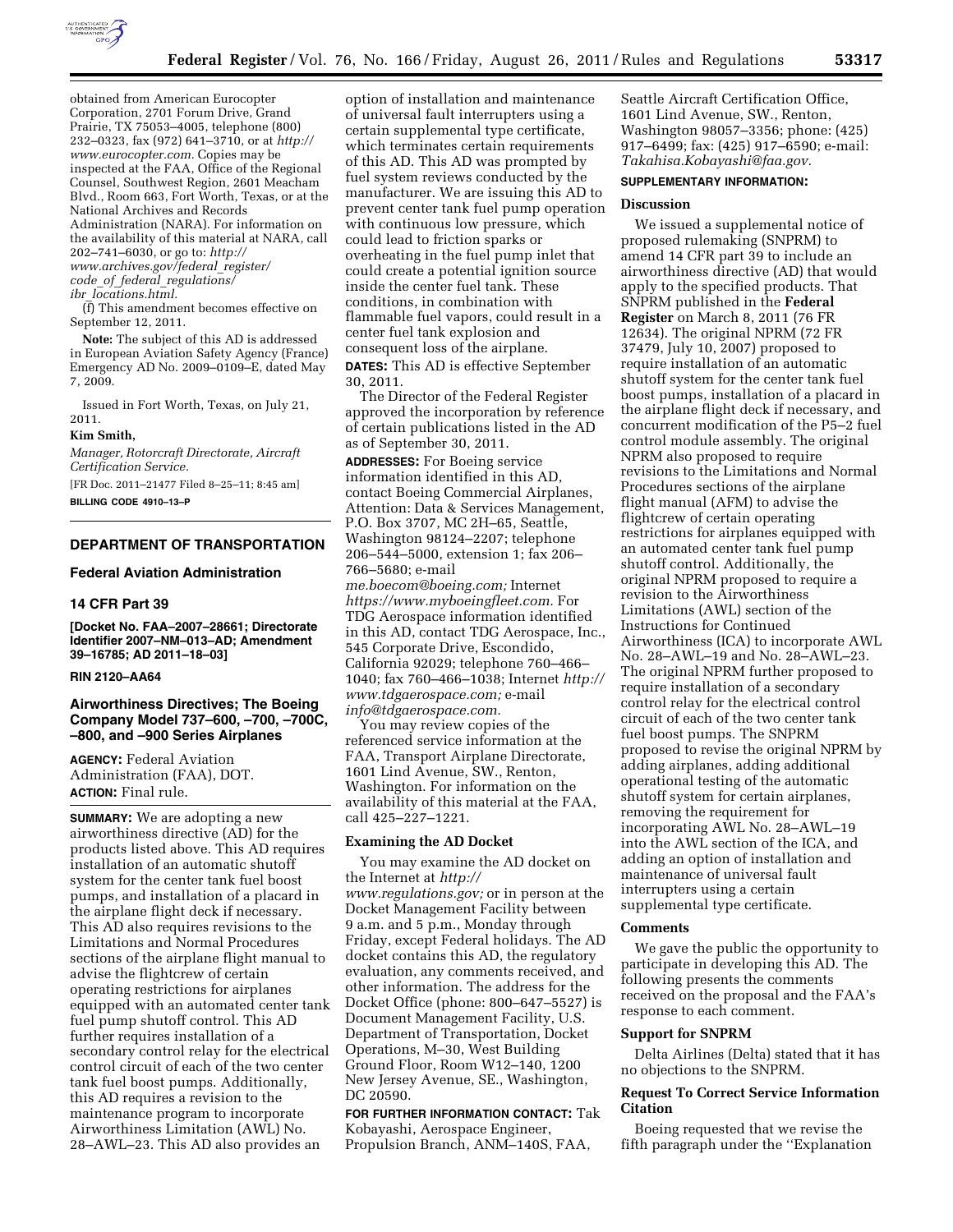of Additional Changes Made to this Supplemental NPRM'' section of the SNPRM to correct the model designation portion of the document citation provided in that paragraph.

Although we agree that there was a typographical error in the document citation specified in the ''Explanation of Additional Changes Made to this Supplemental NPRM'' section of the SNPRM, we do not agree to revise this AD in this regard, as that section is not restated in the final rule. No change to the AD is necessary in this regard.

## **Request To Include Definition in Paragraph (b) of the SNPRM**

Boeing requested that we revise paragraph (b) of the SNPRM to properly define ''2001–08–24'' as an airworthiness directive. We agree and have revised paragraph (b) of this AD accordingly.

## **Request To Revise Conditions Specified in Paragraph (h) of the SNPRM**

Boeing requested that we revise paragraph (h) of the SNPRM to remove the last sentence of the paragraph, which specifies the conditions when a placard is not necessary. Boeing stated that this sentence is confusing and possibly contradictory, and that the placard requirement provided in those paragraphs is well defined without the use of this sentence.

We agree partially. We agree to remove the first condition specified in the second to last sentence of paragraph (h) of this AD, which states, ''If automatic shutoff systems are installed concurrently on all airplanes in an operator's fleet in accordance with paragraph (g) of this AD  $* * *$ , the placard installation specified in this paragraph is not necessary.'' If the automatic shutoff system is concurrently installed on all airplanes, there will be no airplanes on which a placard would be required to be installed. Therefore, this condition is unnecessary. We have revised paragraph (h) of this AD to remove this condition.

We do not agree to remove the second condition in the second to last sentence of paragraph (h) of this AD. That condition provides an option to operators that prefer not to install a placard on any airplane in their fleet. If an operator intends to maintain fuel usage restrictions specified in AD 2002– 24–51, Amendment 39–12992 (68 FR 10, January 2, 2003), and AD 2001–08– 24, Amendment 39–12201 (66 FR 20733, April 25, 2001), for all airplanes in the fleet until the automatic shutoff systems are installed on all of those airplanes, the operator is not required to install a placard, even after installing

the automatic shutoff system on any airplane in its fleet. We have determined that this option should remain available to operators, and have not revised paragraph (h) of this AD to remove this condition. We also have not revised paragraph (s) of this AD to remove the same condition specified in the second to last sentence of paragraph (h) of this AD.

Also, we acknowledge that a reference to AD 2001–08–24, Amendment 39– 12201 (66 FR 20733, April 25, 2001), was inadvertently omitted in the last sentence of paragraph (h) of the SNPRM. We have added a reference to AD 2001– 08–24 in paragraph (h) of this AD, and provided additional clarification in the ''Additional Changes Made to this AD'' section of this AD.

## **Request To Revise Proposed Wording of Placard in Paragraph (h) of the SNPRM**

Southwest Airlines (Southwest) requested that the SNPRM be revised to allow alternative wording for the placard required by paragraph (h) of the SNPRM. Southwest stated that it has a placard adjacent to the pilot's primary flight display on all of its airplanes that are not equipped with an automatic shutoff system, which reads, ''AD 2002– 19–52 fuel usage restrictions required.'' Southwest reported that it is unable to find any language in either AD 2002– 19–52, Amendment 39–12900 (67 FR 61253, September 30, 2002), or AD 2002–24–51, Amendment 39–12992 (68 FR 10, January 2, 2003), that requires the placard text proposed in paragraph (h) of the SNPRM.

We agree partially. We have determined that clarification of paragraph (h) of this final rule is necessary to prevent inadvertent removal of the placard required by paragraph (h) of this AD and by paragraph (e) of AD 2002–19–52, Amendment 39–12900 (67 FR 61253, September 30, 2002). As discussed in the preamble of the SNPRM, AD 2002– 19–52 requires installation of a placard, and provides an optional terminating action that allows removal of that placard. The intent of the placard installation required by AD 2002–19–52 is to address mixed operation of the airplanes with and without the optional terminating action accomplished within an operator's fleet. After issuance of AD 2002–19–52, we issued AD 2002–24–51, Amendment 39–12992 (68 FR 10, January 2, 2003), to mandate fuel usage restrictions identical to those required by AD 2002–19–52, to address an unsafe condition not related to AD 2002–19– 52. Airworthiness Directive 2002–24–51 did not require installation of a placard, because terminating action for that AD

was not available at the time, and, therefore, there was no concern about mixed fleet operation.

We do not agree to revise the placard wording required by paragraph (h) of this AD. However, if a placard that refers to AD 2002–19–52, Amendment 39–12900 (67 FR 61253, September 30, 2002), already exists on an airplane, we have determined that use of that placard does meet the placard installation requirement of paragraph (h) of this AD. Therefore, we have revised paragraph (h) of this AD to state that installation of a placard in accordance with paragraph (e) of AD 2002–19–52 is acceptable for compliance with the requirements of paragraph (h) of this AD, and that the placard may be removed from an airplane only once the terminating action specified in paragraph (g) of AD 2002–19–52 and installation of an automatic shutoff system required by paragraph (g) of this AD have been accomplished.

## **Request To Reference Latest AWL Revision in Paragraph (k) of the SNPRM**

Boeing requested that we revise paragraph (k) of the SNPRM to reference the latest revision of the maintenance planning data (MPD) document. Boeing stated that the document specified in paragraph (k) of the SNPRM has been revised, and that the applicable subsection has changed from ''G'' to ''E.1.'' in Revision February 2011.

We agree that this AD should refer to the current revision of the MPD document specified in paragraph (k) of this AD. Therefore, we have revised paragraph (k) of this AD to refer to Subsection E, AWLs—Fuel Systems, of Section 9, Airworthiness Limitations (AWLs) and Certification Maintenance Requirements (CMRs), of the Boeing 737–600/700/800/900 MPD Document, D626A001–CMR, Revision March 2011.

We have also added new paragraph (t) to this AD (and re-identified subsequent paragraphs accordingly) to give credit to operators that accomplish the AWL revision required by paragraph (k) of this AD before the effective date of this AD using any of the following revisions of Subsection G, Airworthiness Limitations—Fuel System AWLs, of Section 9, Airworthiness Limitations (AWLs) and Certification Maintenance Requirements (CMRs), of the Boeing 737–600/700/800/900 MPD Document, D626A001–CMR:

- Revision March 2008
- Revision April 2008
- Revision June 2008
- Revision February 2009
- Revision March 2009
- Revision August 2009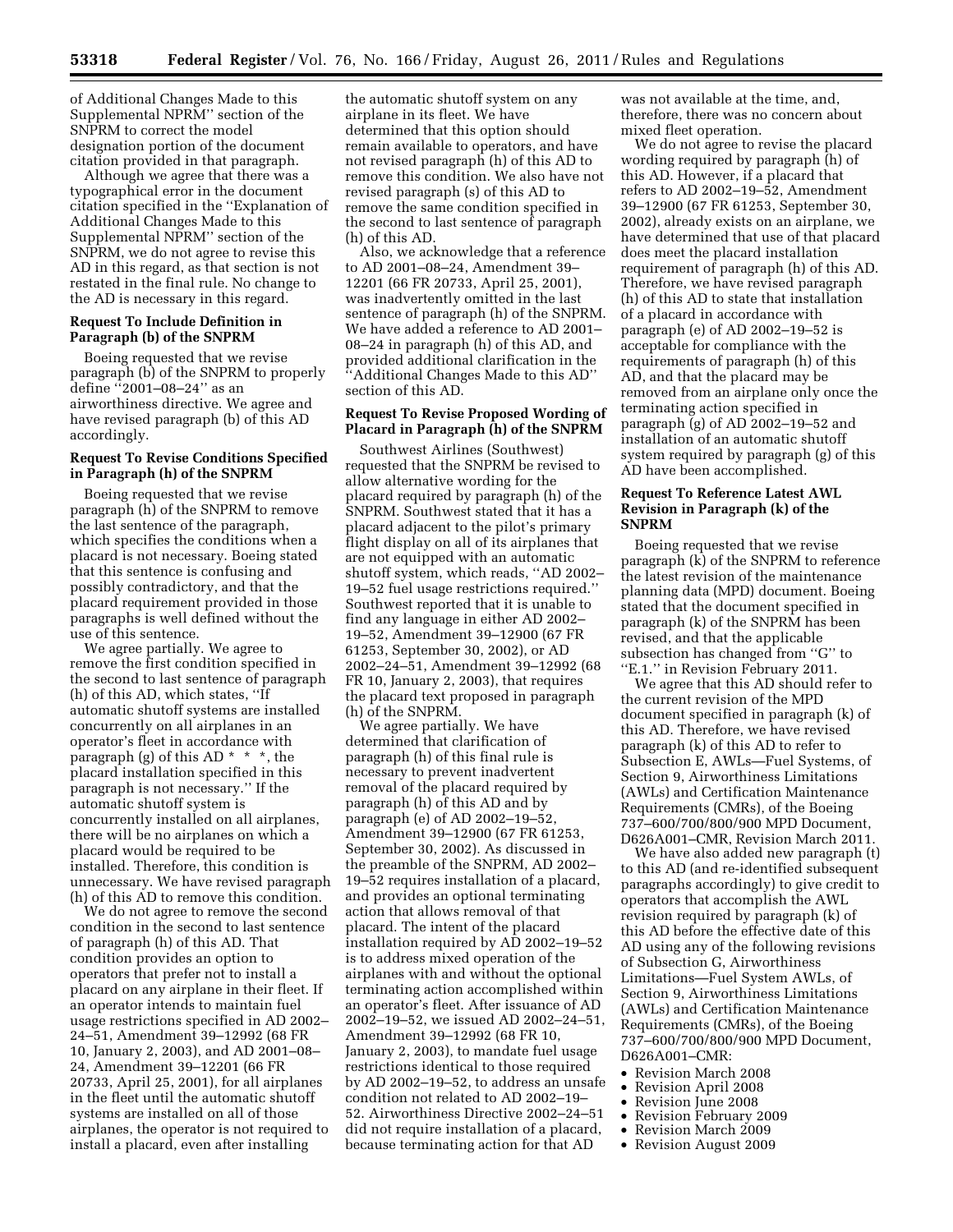- Revision September 2009
- Revision November 2009
- Revision January 2010
- Revision May 2010
- Revision July 2010
- Revision August 2010

Paragraph (t) of this AD also provides credit to operators that accomplish the AWL revision required by paragraph (k) of this AD before the effective date of this AD using Subsection E, AWLs— Fuel Systems, of Section 9, Airworthiness Limitations (AWLs) and Certification Maintenance Requirements (CMRs), of the Boeing 737–600/700/800/ 900 MPD Document, D626A001–CMR, Revision February 2011.

# **Request To Clarify Terminating Action for Paragraphs (m) and (n) of SNPRM**

Delta requested that we revise paragraphs (m) and (n) of the SNPRM to clarify that accomplishing the actions specified in paragraph (s) of the SNPRM terminates the actions required in paragraphs (m) and (n) of the SNPRM. Delta pointed out that paragraph (s) of the SNPRM terminates only paragraphs (g) through (k) of the SNPRM, and not paragraphs (m) and (n) of the SNPRM. Delta stated that operators planning to comply with the proposed requirements by installing universal fault interrupters (UFIs) in accordance with paragraph (s) of the SNPRM will not accomplish paragraphs (g), (h), and (i) of the SNPRM. Therefore, Delta asserted that, as the SNPRM is currently written, operators that do not do the actions specified in paragraphs (g), (h), and (i) of the SNPRM will not be able to comply with the requirements of paragraphs (m) and (n) of the SNPRM.

We agree. Accomplishing the optional terminating action specified in paragraph (s) of this AD terminates the requirements of paragraphs (g) through (k) of this AD, making the optional terminating action specified in paragraph (s) of this AD equivalent to the actions required by paragraphs (g) through (k) of this AD. Therefore, complying with paragraph (s) of this AD meets the condition required to terminate the requirements of paragraph (a) of AD 2001–08–24, Amendment 39– 12201 (66 FR 20733, April 25, 2001), and paragraph (b) of AD 2002–24–51, Amendment 39–12992 (68 FR 10, January 2, 2003). We have revised paragraphs (m) and (n) of this AD to state that accomplishing the actions (*i.e.,* optional terminating action) specified in paragraph (s) of this AD terminates the requirements of paragraph (a) of AD 2001–08–24 and paragraph (b) of AD 2002–24–51.

# **Request To Provide Credit for Aerospace Supplemental Type Certificate (STC)**

Continental Airlines (Continental) requested that we revise the SNPRM to give credit for incorporating universal fault interrupters (UFIs) using TDG Aerospace STC ST02076LA before the effective date of the AD. Continental pointed out that paragraphs (q) and (r) of the SNPRM provide credit for actions done before the effective date of the AD using other service information.

While we do agree that installing TDG Aerospace UFIs before the effective date of this AD is acceptable for terminating certain actions required by this AD, we do not agree to revise the AD to provide specific credit for those actions. Installing TDG Aerospace UFIs, as specified in paragraph (s) of this AD, is acceptable both before and after the effective date of this AD. Operators are always permitted to accomplish the requirements of an AD at a time earlier than the specified compliance time. We have not changed the AD in this regard.

## **Request To Revise Paragraph (v) of the SNPRM To Add Contact Information**

Delta requested that we revise paragraph (v) of the SNPRM to add contact information for TDG Aerospace. Delta pointed out that contact information for the other service information identified in the SNPRM is provided, but not for TDG Aerospace.

We agree partially. We do not agree to revise paragraph (v) of the SNPRM, because that paragraph is not restated in this final rule. However, we do agree to provide contact information for TDG Aerospace. We have revised the **ADDRESSES** section of this AD to include this contact information.

# **Additional Changes Made to This AD**

We have revised paragraph (h) of this AD to clarify when a placard is not necessary. We have determined that the second to last sentence of paragraph (h) of this AD should also refer to AD 2001– 08–24, Amendment 39–12201 (66 FR 20733, April 25, 2001), for clarity. Operators that choose to maintain the fuel usage restrictions of AD 2002–24– 51, Amendment 39–12992 (68 FR 10, January 2, 2003), for all airplanes in their fleet do not meet the condition to terminate AD 2002–24–51 and AD 2001–08–24 until the actions required by paragraphs (g) and (i) of this AD are accomplished on all airplanes in their fleet. Therefore, those operators are otherwise required to comply with the requirements of AD 2001–08–24, regardless of whether that AD is mentioned in paragraph (h) of this AD.

Therefore, this change does not increase the burden on operators.

We have revised paragraph (s) of this AD to specify that installation of TDG Aerospace UFIs, as provided in that paragraph, must be done in accordance with a method approved by the Manager, Seattle Aircraft Certification Office (ACO), FAA, because referring to the STC now violates Office of the Federal Register (OFR) policies for approval of optional materials ''incorporated by reference'' in rules. We have added Note 5 to this AD to specify that additional guidance on installing TDG Aerospace UFIs can be found in TDG Aerospace STC ST02076LA.

We have also revised paragraph (s) of this AD to clarify the time limit for doing the optional terminating action. Since paragraph (s) of this AD terminates the actions required by paragraphs (g) through (k) of this AD, if done, paragraph (s) of this AD must be accomplished within the earliest time specified among those paragraphs to be considered terminating action; that earliest time is 36 months.

Additionally, we have revised paragraph (s) of this AD to allow the use of alternative placard wording that is approved by an appropriate FAA Principal Operations Inspector, instead of requiring approval of alternative placard wording as an alternative method of compliance in accordance with paragraph (u) of this AD.

We have also revised paragraph (s) of this AD by adding a statement to allow installation of a placard in accordance with paragraph (e) of AD 2002–19–52, Amendment 39–12900 (67 FR 61253, September 30, 2002).

# **Conclusion**

We reviewed the relevant data, considered the comments received, and determined that air safety and the public interest require adopting the AD with the changes described previously and minor editorial changes. We have determined that these minor changes:

• Are consistent with the intent that was proposed in the SNPRM for correcting the unsafe condition; and

• Do not add any additional burden upon the public than was already proposed in the SNPRM.

We also determined that these changes will not increase the economic burden on any operator or increase the scope of the AD.

### **Costs of Compliance**

We estimate that this AD affects 685 airplanes of U.S. registry.

We estimate the following costs to comply with this AD: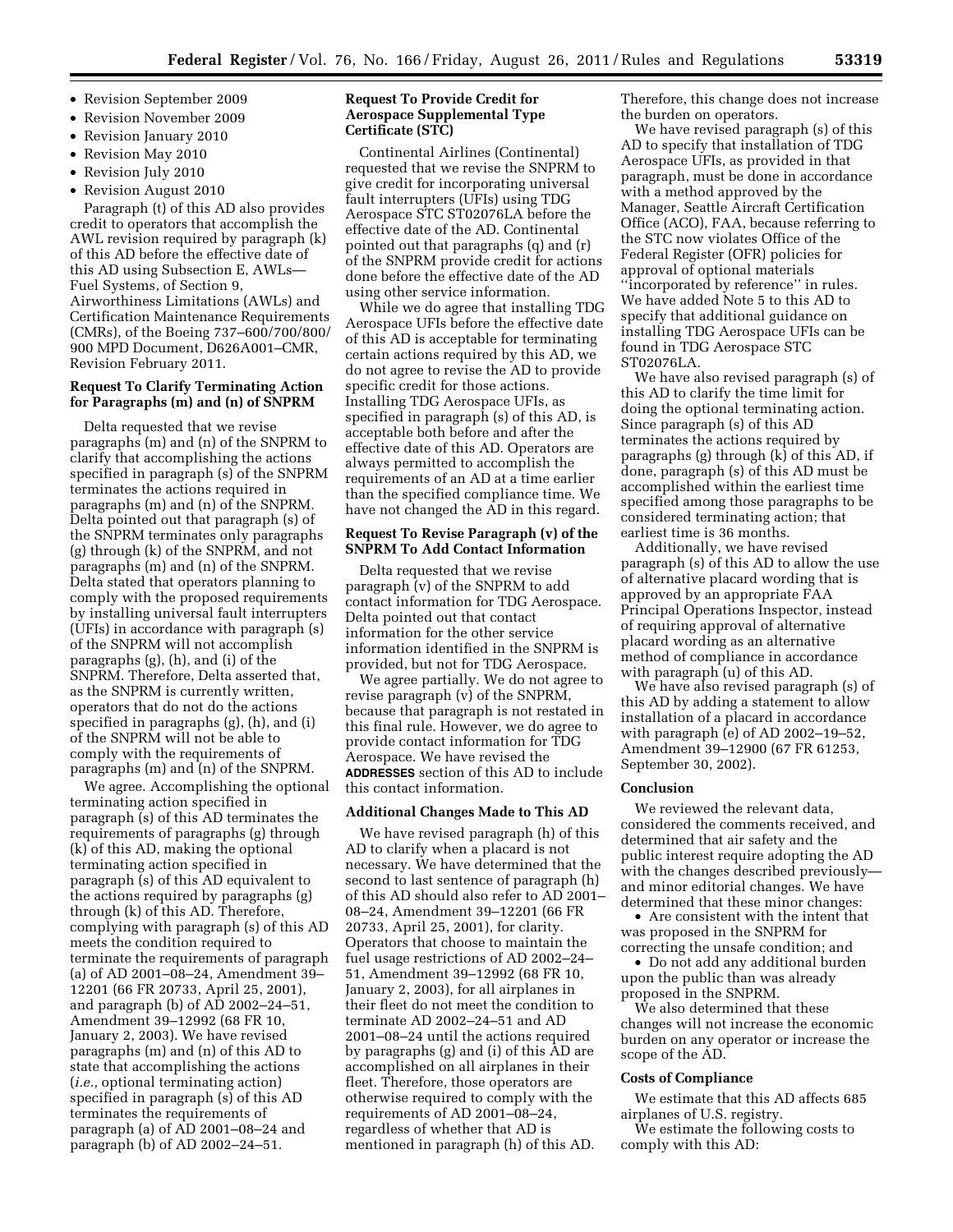| Action                                                                                                   | Labor cost                                                                                                                                 | Parts cost                                                                      | Cost per product                  | Number of<br>U.S.-registered<br>airplanes | Cost on U.S. operators                    |
|----------------------------------------------------------------------------------------------------------|--------------------------------------------------------------------------------------------------------------------------------------------|---------------------------------------------------------------------------------|-----------------------------------|-------------------------------------------|-------------------------------------------|
| Installation of the auto-<br>matic shutoff system<br>(Boeing Alert Service<br>Bulletin 737-<br>28A1206). | Between 94 and 117<br>(depending on air-<br>plane configuration)<br>work-hours $\times$ \$85<br>per hour = Between<br>\$7,990 and \$9,945. | Between \$22,994 and<br>\$30,197 (depending<br>on airplane configu-<br>ration). | Between \$30,984 and<br>\$40.142. | 538                                       | Between \$16,669,392<br>and \$21,596,396. |
| Placard installation, if<br>necessary.                                                                   | work-hour $\times$ \$85 per<br>hour = $$85.$                                                                                               |                                                                                 |                                   | 685                                       | \$65,075.                                 |
| AFM revision                                                                                             | work-hour $\times$ \$85 per<br>hour = $$85.$                                                                                               | None                                                                            |                                   | 538                                       | \$45,730.                                 |
| Installation of secondary<br>pump control relays<br>(Boeing Alert Service<br>Bulletin 737-<br>28A1248).  | 68 work-hours $\times$ \$85<br>per hour = $$5,780$ .                                                                                       |                                                                                 |                                   | 685                                       | \$6,201,990.                              |
| AWL revision to add<br>28-AWL-23.                                                                        | 1 work-hour $\times$ \$85 per<br>hour = $$85.$                                                                                             | None                                                                            | \$85                              | 685                                       | \$58,225.                                 |

## ESTIMATED COSTS

# **Authority for This Rulemaking**

Title 49 of the United States Code specifies the FAA's authority to issue rules on aviation safety. Subtitle I, section 106, describes the authority of the FAA Administrator. Subtitle VII: Aviation Programs, describes in more detail the scope of the Agency's authority.

We are issuing this rulemaking under the authority described in Subtitle VII, Part A, Subpart III, Section 44701: ''General requirements.'' Under that section, Congress charges the FAA with promoting safe flight of civil aircraft in air commerce by prescribing regulations for practices, methods, and procedures the Administrator finds necessary for safety in air commerce. This regulation is within the scope of that authority because it addresses an unsafe condition that is likely to exist or develop on products identified in this rulemaking action.

# **Regulatory Findings**

This AD will not have federalism implications under Executive Order 13132. This AD will not have a substantial direct effect on the States, on the relationship between the national government and the States, or on the distribution of power and responsibilities among the various levels of government.

For the reasons discussed above, I certify that this AD:

(1) Is not a ''significant regulatory action'' under Executive Order 12866,

(2) Is not a ''significant rule'' under DOT Regulatory Policies and Procedures (44 FR 11034, February 26, 1979),

(3) Will not affect intrastate aviation in Alaska, and

(4) Will not have a significant economic impact, positive or negative, on a substantial number of small entities under the criteria of the Regulatory Flexibility Act.

### **List of Subjects in 14 CFR Part 39**

Air transportation, Aircraft, Aviation safety, Incorporation by reference, Safety.

### **Adoption of the Amendment**

Accordingly, under the authority delegated to me by the Administrator, the FAA amends 14 CFR part 39 as follows:

# **PART 39—AIRWORTHINESS DIRECTIVES**

■ 1. The authority citation for part 39 continues to read as follows:

**Authority:** 49 U.S.C. 106(g), 40113, 44701.

### **§ 39.13 [Amended]**

■ 2. The FAA amends § 39.13 by adding the following new airworthiness directive (AD):

**2011–18–03 The Boeing Company:**  Amendment 39–16785; Docket No. FAA–2007–28661; Directorate Identifier 2007–NM–013–AD.

# **Effective Date**

(a) This AD is effective September 30, 2011.

### **Affected ADs**

(b) Accomplishing certain requirements of this AD terminates certain requirements of AD 2001–08–24, Amendment 39–12201 (66 FR 20733, April 25, 2001); AD 2002–24–51, Amendment 39–12992 (68 FR 10, January 2, 2003); and AD 2008–24–51, Amendment 39– 15781 (74 FR 8155, February 24, 2009). Airworthiness Directive 2002–19–52, Amendment 39–12900 (67 FR 61253, September 30, 2002), is affected by this AD.

### **Applicability**

(c) This AD applies to the airplanes, certificated in any category, identified in paragraphs (c)(1) and (c)(2) of this AD.

(1) The Boeing Company Model 737–600, –700, –700C, –800, and –900 series airplanes, identified in Boeing Alert Service Bulletin 737–28A1206, Revision 2, dated May 21, 2009.

(2) The Boeing Company Model 737–600, –700, –700C, –800, and –900 series airplanes, identified in Boeing Alert Service Bulletin 737–28A1248, Revision 2, dated August 28, 2009.

**Note 1:** This AD requires revisions to certain operator maintenance documents to include new inspections. Compliance with these inspections is required by 14 CFR 91.403(c). For airplanes that have been previously modified, altered, or repaired in the areas addressed by these inspections, the operator may not be able to accomplish the inspections described in the revisions. In this situation, to comply with 14 CFR 91.403(c), the operator must request approval for an alternative method of compliance (AMOC) according to paragraph (u) of this AD. The request should include a description of changes to the required inspections that will ensure the continued operational safety of the airplane.

### **Subject**

(d) Joint Aircraft System Component (JASC)/Air Transport Association (ATA) of America Code 28, Fuel.

### **Unsafe Condition**

(e) This AD was prompted by fuel system reviews conducted by the manufacturer. We are issuing this AD to prevent center tank fuel pump operation with continuous low pressure, which could lead to friction sparks or overheating in the fuel pump inlet that could create a potential ignition source inside the center fuel tank. These conditions, in combination with flammable fuel vapors, could result in a center fuel tank explosion and consequent loss of the airplane.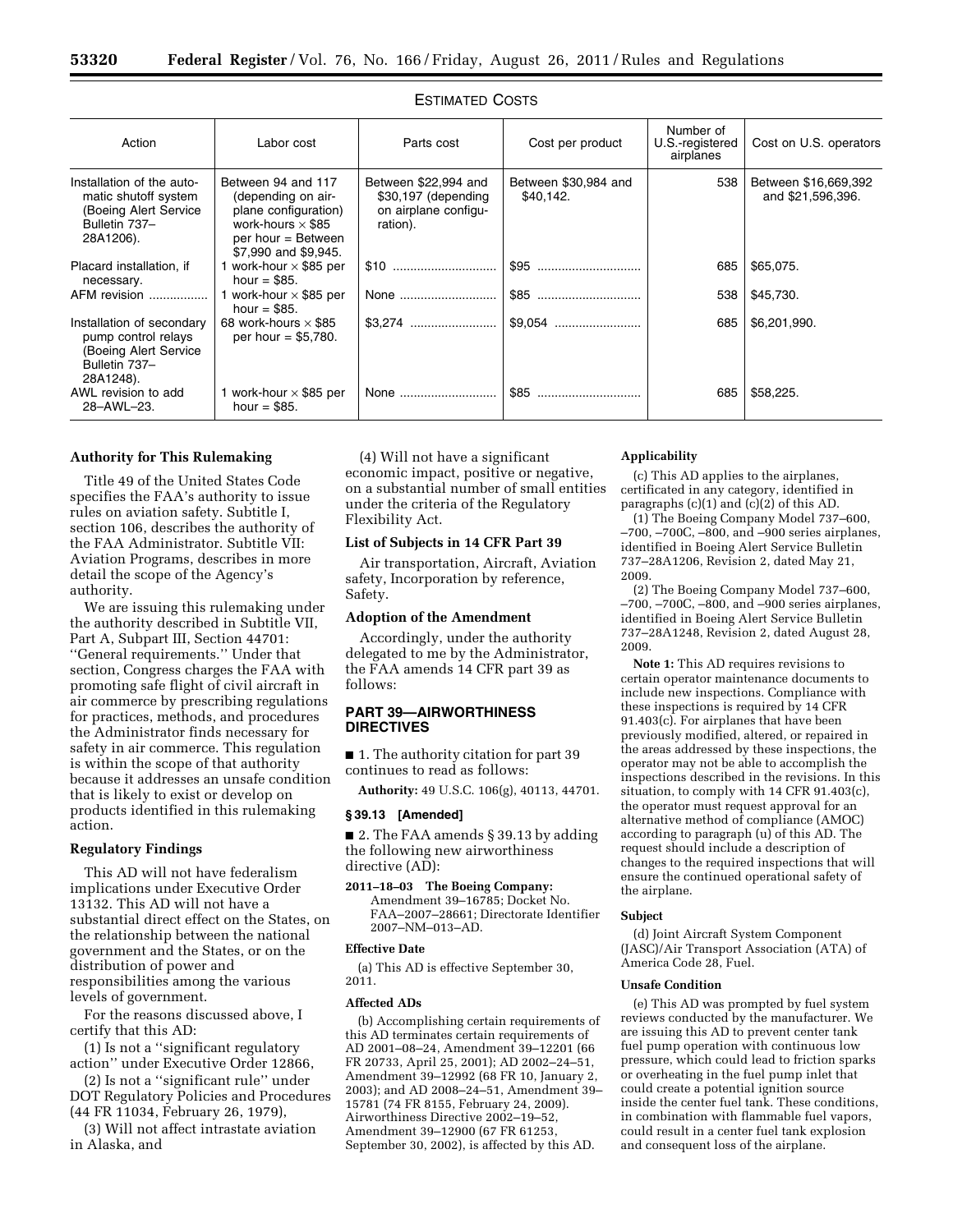### **Compliance**

(f) Comply with this AD within the compliance times specified, unless already done.

# **Installation of Automatic Shutoff System for the Center Tank Fuel Boost Pumps**

(g) For airplanes identified in paragraph 1.A.1. of Boeing Alert Service Bulletin 737– 28A1206, Revision 2, dated May 21, 2009: Within 36 months after the effective date of this AD, install an automatic shutoff system for the center tank fuel boost pumps, by accomplishing all of the actions specified in

Part 1 and Part 2 of the Accomplishment Instructions of Boeing Alert Service Bulletin 737–28A1206, Revision 2, dated May 21, 2009, except that Figure 1 of this AD must be used in lieu of Sheet 2 of Figure 11 of Boeing Alert Service Bulletin 737–28A1206, Revision 2, dated May 21, 2009. If a placard has been previously installed on the airplane in accordance with paragraph (h) of this AD, the placard may be removed from the flight deck of only that airplane after the automatic shutoff system has been installed. Installing automatic shutoff systems on all airplanes in an operator's fleet, in accordance with this

paragraph, terminates the placard installation required by paragraph (h) of this AD for all airplanes in an operator's fleet.

**Note 2:** Boeing Alert Service Bulletin 737– 28A1206, Revision 2, dated May 21, 2009, refers to Boeing Component Service Bulletin 233A3202–28–03, dated January 12, 2006, as an additional source of guidance for replacing the left and right center boost pump switches of the P5–2 fuel control module assembly with new switches and changing the wiring of the P5–2 fuel control module assembly.

**BILLING CODE 4910–13–P** 





# Figure 1

**BILLING CODE 4910–13–C** 

# **Placard Installation for Mixed Fleet Operation**

(h) Prior to or concurrently with installing an automatic shutoff system on any airplane in an operator's fleet, as required by paragraph (g) of this AD, install a placard adjacent to the pilot's primary flight display

on all airplanes in the operator's fleet that are not equipped with an automatic shutoff system for the center tank fuel boost pumps. The placard must read as follows (unless alternative placard wording is approved by an appropriate FAA Principal Operations Inspector):

''AD 2002–24–51 fuel usage restrictions required.''

Installing an automatic shutoff system, in accordance with paragraph (g) of this AD, terminates the placard installation required by this paragraph for only that airplane. Installing automatic shutoff systems on all airplanes in an operator's fleet, in accordance with paragraph (g) of this AD, terminates the placard installation required by this paragraph for all airplanes in an operator's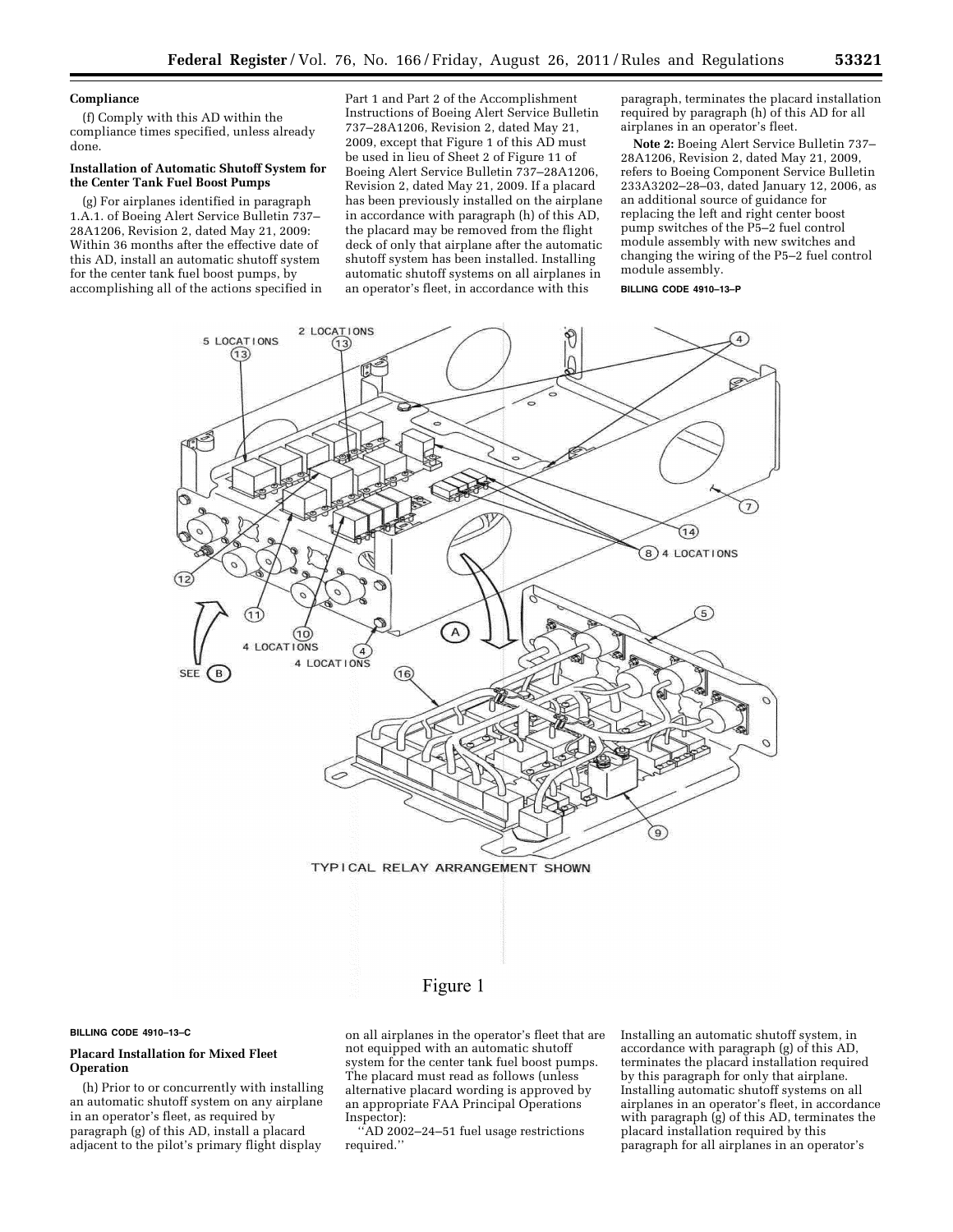fleet. If operation according to the fuel usage restrictions of AD 2002–24–51, Amendment 39–12992 (68 FR 10, January 2, 2003), and AD 2001–08–24, Amendment 39–12201 (66 FR 20733, April 25, 2001), is maintained until automatic shutoff systems are installed on all airplanes in an operator's fleet, the placard installation specified in this paragraph is not required. Installation of a placard in accordance with paragraph (e) of AD 2002–19–52, Amendment 39–12900 (67 FR 61253, September 30, 2002), is acceptable for compliance with the placard installation requirements of this paragraph; however, terminating action specified in paragraph (g) of AD 2002–19–52 and installation of an automatic shutoff system required by paragraph (g) of this AD must be accomplished on the airplane before the placard is removed from the airplane.

# **Airplane Flight Manual (AFM) Revision**

(i) For airplanes on which Boeing Alert Service Bulletin 737–28A1206, Revision 2, dated May 21, 2009, has been accomplished: At the applicable time specified in paragraph  $(i)(1)$  or  $(i)(2)$  of this AD, do the actions specified in paragraphs (i)(3) and (i)(4) of this AD.

(1) For airplanes on which the terminating action specified in paragraph (g) of AD 2002– 19–52, Amendment 39–12900 (67 FR 61253, September 30, 2002), has been done: Concurrently with accomplishing the actions required by paragraph (g) of this AD.

(2) For airplanes on which the terminating action specified in paragraph (g) of AD 2002– 19–52, Amendment 39–12900 (67 FR 61253, September 30, 2002), has not been done: Concurrently with accomplishing the terminating action specified in paragraph (g) of AD 2002–19–52.

(3) Revise Section 1 of the Limitations section of the Boeing 737–600/–700/–700C/– 800/–900 AFM to include the following statement. This may be done by inserting a copy of this AD into the AFM.

### ''Center Tank Fuel Pumps

Intentional dry running of a center tank fuel pump (low pressure light illuminated) is prohibited.''

**Note 3:** For clarification purposes, the AFM limitations required by AD 2002–19–52, Amendment 39–12900 (67 FR 61253, September 30, 2002), continue to be required until the optional terminating actions specified in paragraph (g) of AD 2002–19–52 have been done.

(4) Revise Section 3 of the Normal Procedures section of the Boeing 737–600/ –700/–700C/–800/–900 AFM to include the following statements. This may be done by inserting a copy of this AD into the AFM. Alternative statements that meet the intent of the following requirements may be used if approved by an appropriate FAA Principal Operations Inspector.

### *''CENTER TANK FUEL PUMPS*

*Alternative Method of Compliance (AMOC) to AD 2001–08–24 and AD 2002–24–51 for Aircraft With the Automated Center Tank Fuel Pump Shutoff* 

Center tank fuel pumps must not be ''ON'' unless personnel are available in the flight deck to monitor low pressure lights.

For ground operation, center tank fuel pump switches must not be positioned ''ON'' unless the center tank fuel quantity exceeds 1000 pounds (453 kilograms), except when defueling or transferring fuel. Upon positioning the center tank fuel pump switches ''ON'' verify momentary illumination of each center tank fuel pump low pressure light.

For ground and flight operations, the corresponding center tank fuel pump switch must be positioned ''OFF'' when a center tank fuel pump low pressure light illuminates [1]. Both center tank fuel pump switches must be positioned ''OFF'' when the first center tank fuel pump low pressure light illuminates if the center tank is empty.

[1] When established in a level flight attitude, both center tank pump switches should be positioned ''ON'' again if the center tank contains usable fuel.

### *Defueling and Fuel Transfer*

When transferring fuel or defueling center or main tanks, the fuel pump low pressure lights must be monitored and the fuel pumps positioned to ''OFF'' at the first indication of the fuel pump low pressure [1].

Defueling the main tanks with passengers on board is prohibited if the main tank fuel pumps are powered [2].

Defueling the center tank with passengers on board is prohibited if the center tank fuel pumps are powered and the auto-shutoff system is inhibited [2].

[1] Prior to transferring fuel or defueling, conduct a lamp test of the respective fuel pump low pressure lights.

[2] Fuel may be transferred from tank to tank or the aircraft may be defueled with passengers on board, provided fuel quantity in the tank from which fuel is being taken is maintained at or above 2000 pounds (907 kilograms).''

**Note 4:** When statements identical to those in paragraphs (i)(3) and (i)(4) of this AD have been included in the general revisions of the Boeing 737–600/–700/–700C/–800/–900 AFM, the general revisions may be inserted into that AFM, and the copy of this AD may be removed from that AFM.

### **Installation of Secondary Pump Control Relays**

(j) For airplanes identified in paragraph 1.A.1. of Boeing Alert Service Bulletin 737– 28A1248, Revision 2, dated August 28, 2009: Within 60 months after the effective date of this AD, install one secondary control relay for the electrical control circuit of each of the two center tank fuel boost pumps, in accordance with the Accomplishment Instructions of Boeing Alert Service Bulletin 737–28A1248, Revision 2, dated August 28, 2009.

### **Airworthiness Limitations (AWL) Revision for AWL No. 28–AWL–23**

(k) For airplanes identified in paragraph 1.A.1. of Boeing Alert Service Bulletin 737– 28A1248, Revision 2, dated August 28, 2009: Concurrently with accomplishing the actions required by paragraph (j) of this AD, or within 30 days after the effective date of this AD, whichever occurs later, revise the maintenance program by incorporating AWL No. 28-AWL-23 of Subsection E, AWLs-Fuel Systems, of Section 9, Airworthiness Limitations (AWLs) and Certification Maintenance Requirements (CMRs), of the Boeing 737–600/700/800/900 MPD Document, D626A001–CMR, Revision March 2011. The initial compliance time for the actions specified in AWL No. 28–AWL–23 is within 1 year after accomplishing the installation required by paragraph (j) of this AD, or within 1 year after the effective date of this AD, whichever occurs later.

### **No Alternative Inspections or Inspection Intervals**

(l) After accomplishing the applicable actions specified in paragraph (k) of this AD, no alternative inspections or inspection intervals may be used unless the inspections or inspection intervals are approved as an AMOC in accordance with the procedures specified in paragraph (u) of this AD.

### **Terminating Action for AD 2001–08–24, Amendment 39–12201 (66 FR 20733, April 25, 2001)**

(m) Accomplishing the actions required by paragraphs (g), (h), and (i) of this AD, or accomplishing the actions specified in paragraph (s) of this AD, terminates the requirements of paragraph (a) of AD 2001– 08–24, Amendment 39–12201 (66 FR 20733, April 25, 2001), for Model 737–600, –700, –700C, –800, and –900 series airplanes that have the automatic shutoff system, or a TDG Aerospace, Inc., universal fault interrupter (UFI), installed. After accomplishing the actions required by paragraphs (g), (h), and (i) of this AD, or accomplishing the actions specified in paragraph (s) of this AD, the AFM limitation required by paragraph (a) of AD 2001–08–24 may be removed from the AFM for those airplanes.

### **Terminating Action for AD 2002–24–51, Amendment 39–12992 (68 FR 10, January 2, 2003)**

(n) Accomplishing the actions required by paragraphs (g), (h), and (i) of this AD, or accomplishing the actions specified in paragraph (s) of this AD, terminates the requirements of paragraph (b) of AD 2002– 24–51, Amendment 39–12992 (68 FR 10, January 2, 2003), for Model 737–600, –700, –700C, –800, and –900 series airplanes that have the automatic shutoff system, or a TDG Aerospace, Inc., UFI, installed. After accomplishing the actions required by paragraphs (g), (h), and (i) of this AD, or accomplishing the actions specified in paragraph (s) of this AD, the AFM limitations required by paragraph (b) of AD 2002–24–51 may be removed from the AFM for those airplanes.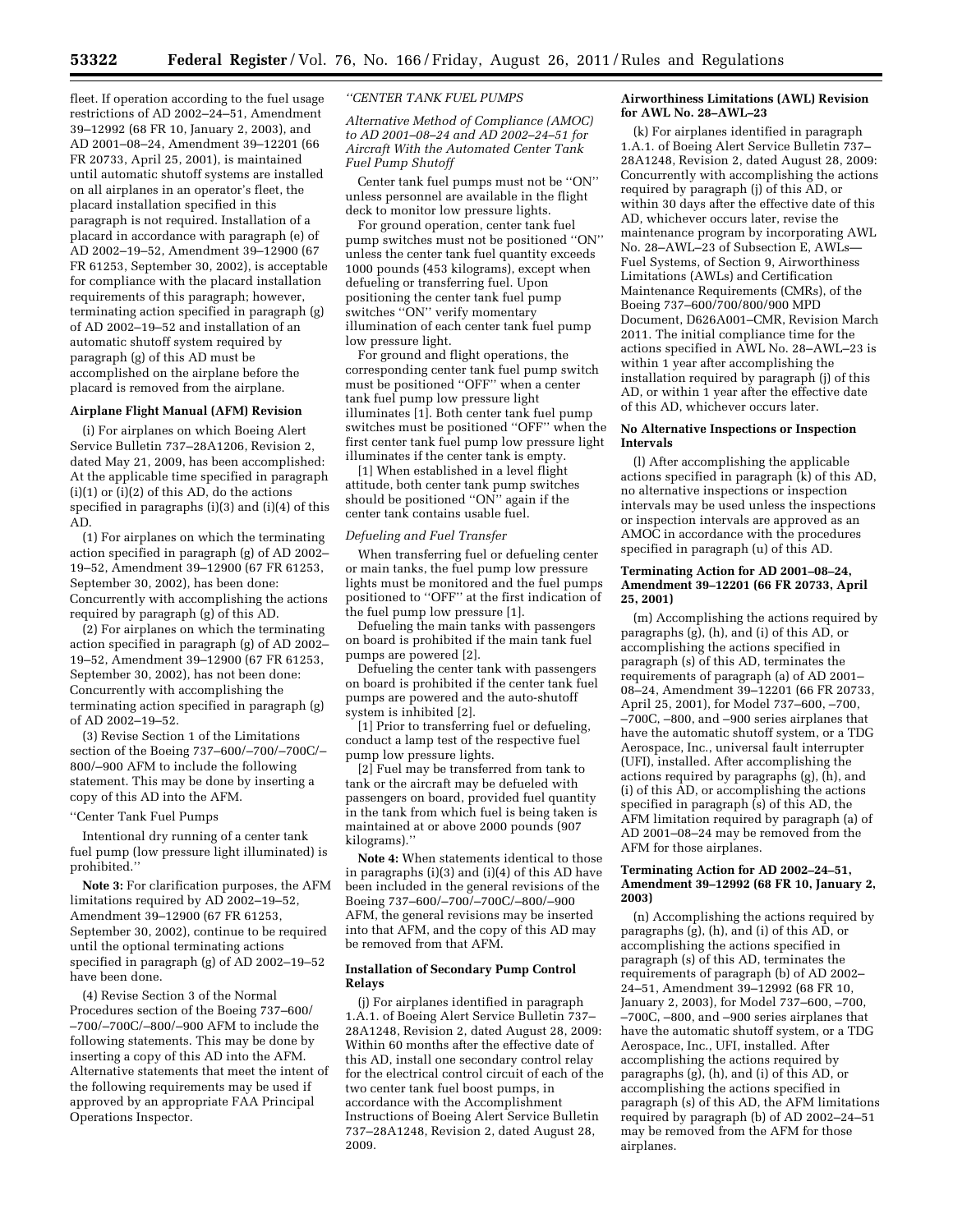# **Terminating Action for AWL Revision**

(o) Incorporating AWL No. 28–AWL–23 into the maintenance program in accordance with paragraph (g)(3) of AD 2008-10-10 R1, Amendment 39–16164 (75 FR 1529, January 12, 2010), terminates the corresponding action required by paragraph (k) of this AD.

### **Terminating Action for AD 2008–24–51, Amendment 39–15781 (74 FR 8155, February 24, 2009)**

(p) Accomplishing the actions required by paragraph (g) of this AD terminates the requirements of paragraph (f) of AD 2008– 24–51, Amendment 39–15781 (74 FR 8155, February 24, 2009).

### **Credit for Actions Accomplished in Accordance With Previous Service Information**

(q) Actions accomplished before the effective date of this AD in accordance with Boeing Alert Service Bulletin 737–28A1248, dated December 21, 2006; or Boeing Alert Service Bulletin 737–28A1248, Revision 1, dated January 9, 2008; are considered acceptable for compliance with the corresponding actions specified in paragraph (j) of this AD.

(r) Actions accomplished before the effective date of this AD in accordance with Boeing Alert Service Bulletin 737–28A1206, dated January 11, 2006; or Revision 1, dated January 30, 2008; are considered acceptable for compliance with the corresponding actions specified in paragraph (g) of this AD, provided one of the actions specified in paragraph  $(r)(1)$  or  $(r)(2)$  of this AD have been done.

(1) The procedures specified in paragraph (f) of AD 2008–24–51, Amendment 39–15781 (74 FR 8155, February 24, 2009), have been accomplished.

(2) The actions specified in Part 3 of the Accomplishment Instructions of Boeing Alert Service Bulletin 737–28A1206, Revision 2, dated May 21, 2009, have been accomplished.

### **Optional Terminating Action**

(s) Installing TDG Aerospace, Inc., UFI, in accordance with a method approved by the Manager, Seattle Aircraft Certification Office (ACO), FAA, within 36 months after the effective date of this AD, terminates the actions required by paragraphs (g) through (k) of this AD; provided that, concurrently with installing a UFI on any airplane in an operator's fleet, a placard is installed

adjacent to the pilot's primary flight display on all airplanes in the operator's fleet not equipped with a UFI or an automatic shutoff system. The placard must read as follows (unless alternative placard wording is approved by an appropriate FAA Principal Operations Inspector):

''AD 2002–24–51 fuel usage restrictions required.''

Installation of a placard in accordance with paragraph (h) of this AD is acceptable for compliance with the placard installation required by this paragraph. Installing a TDG Aerospace, Inc., UFI in accordance with this paragraph on an airplane terminates the placard installation required by this paragraph for only that airplane. Installing TDG Aerospace, Inc., UFIs in accordance with this paragraph, or automatic shutoff systems in accordance with paragraph (g) of this AD, on all airplanes in an operator's fleet terminates the placard installation required by this paragraph for all airplanes in an operator's fleet. If operation according to the fuel usage restrictions of AD 2002–24–51, Amendment 39–12992 (68 FR 10, January 2, 2003), and AD 2001–08–24, Amendment 39– 12201 (66 FR 20733, April 25, 2001), is maintained until UFIs or automatic shutoff systems are installed on all airplanes in an operator's fleet, the placard installation specified in this paragraph is not required. Installation of a placard in accordance with paragraph (e) of AD 2002–19–52, Amendment 39–12900 (67 FR 61253, September 30, 2002), is acceptable for compliance with the placard installation requirements of this paragraph; however, terminating action specified in paragraph (g) of AD 2002–19–52 and installation of a UFI specified by this paragraph must be accomplished on the airplane before the placard is removed from the airplane.

**Note 5:** Guidance on installing a TDG Aerospace, Inc., UFI can be found in TDG Aerospace, Inc., Supplemental Type Certificate (STC) ST02076LA.

### **Credit for Actions Accomplished in Accordance With Previous Service Information**

(t) Revising the maintenance program by incorporating AWL No. 28–AWL–23 of a revision specified in paragraphs (t)(1) through (t)(12) of this AD of Subsection G, Airworthiness Limitations—Fuel System AWLs, of Section 9, Airworthiness Limitations (AWLs) and Certification Maintenance Requirements (CMRs), of the

Boeing 737–600/700/800/900 MPD Document, D626A001–CMR; or Subsection E, AWLs—Fuel Systems, of Section 9, Airworthiness Limitations (AWLs) and Certification Maintenance Requirements (CMRs), of the Boeing 737–600/700/800/900 MPD Document, D626A001–CMR, Revision February 2011; before the effective date of this AD is considered acceptable for compliance with the corresponding actions specified in paragraph (k) of this AD.

- (1) Revision March 2008.
- (2) Revision April 2008.
- (3) Revision June 2008.
- (4) Revision February 2009.
	- (5) Revision March 2009.
	- (6) Revision August 2009.
- (7) Revision September 2009.
- (8) Revision November 2009.
- (9) Revision January 2010.
- (10) Revision May 2010.
- (11) Revision July 2010.
- (12) Revision August 2010.

### **Alternative Methods of Compliance (AMOCs)**

(u)(1) The Manager, Seattle ACO, FAA, has the authority to approve AMOCs for this AD, if requested using the procedures found in 14 CFR 39.19. In accordance with 14 CFR 39.19, send your request to your principal inspector or local Flight Standards District Office, as appropriate. If sending information directly to the manager of the ACO, send it to the attention of the person identified in the Related Information section of this AD. Information may be e-mailed to: *[9-ANM-](mailto:9-ANM-Seattle-ACO-AMOC-Requests@faa.gov)[Seattle-ACO-AMOC-Requests@faa.gov.](mailto:9-ANM-Seattle-ACO-AMOC-Requests@faa.gov)* 

(2) Before using any approved AMOC, notify your appropriate principal inspector, or lacking a principal inspector, the manager of the local flight standards district office/ certificate holding district office.

#### **Related Information**

(v) For more information about this AD, contact Tak Kobayashi, Aerospace Engineer, Propulsion Branch, ANM–140S, FAA, Seattle Aircraft Certification Office, 1601 Lind Ave., SW., Renton, Washington 98057–3356; phone: (425) 917–6499; fax (425) 917–6590; e-mail: *[Takahisa.Kobayashi@faa.gov.](mailto:Takahisa.Kobayashi@faa.gov)* 

# **Material Incorporated by Reference**

(w) You must use the service information contained in table 1 of this AD, as applicable, to do the actions required by this AD, unless the AD specifies otherwise.

### TABLE 1—ALL MATERIAL INCORPORATED BY REFERENCE

| Document                                                                                                                                                                                                                                                                     | Revision | Date                              |
|------------------------------------------------------------------------------------------------------------------------------------------------------------------------------------------------------------------------------------------------------------------------------|----------|-----------------------------------|
| AWL No. 28-AWL-23 of Subsection E, AWLs-Fuel Systems of Section 9, Airworthiness Limitations   March 2011    March 2011.<br>(AWLs) and Certification Maintenance Requirements (CMRs), of the Boeing 737-600/700/800/900<br>Maintenance Planning Data Document, D626A001-CMR. |          | May 21, 2009.<br>August 28, 2009. |

(1) The Director of the Federal Register approved the incorporation by reference of the service information contained in table 1

of this AD under 5 U.S.C. 552(a) and 1 CFR part 51.

(2) For Boeing service information identified in this AD, contact Boeing Commercial Airplanes, Attention: Data & Services Management, P.O. Box 3707, MC 2H–65, Seattle, Washington 98124–2207; telephone 206–544–5000, extension 1; fax